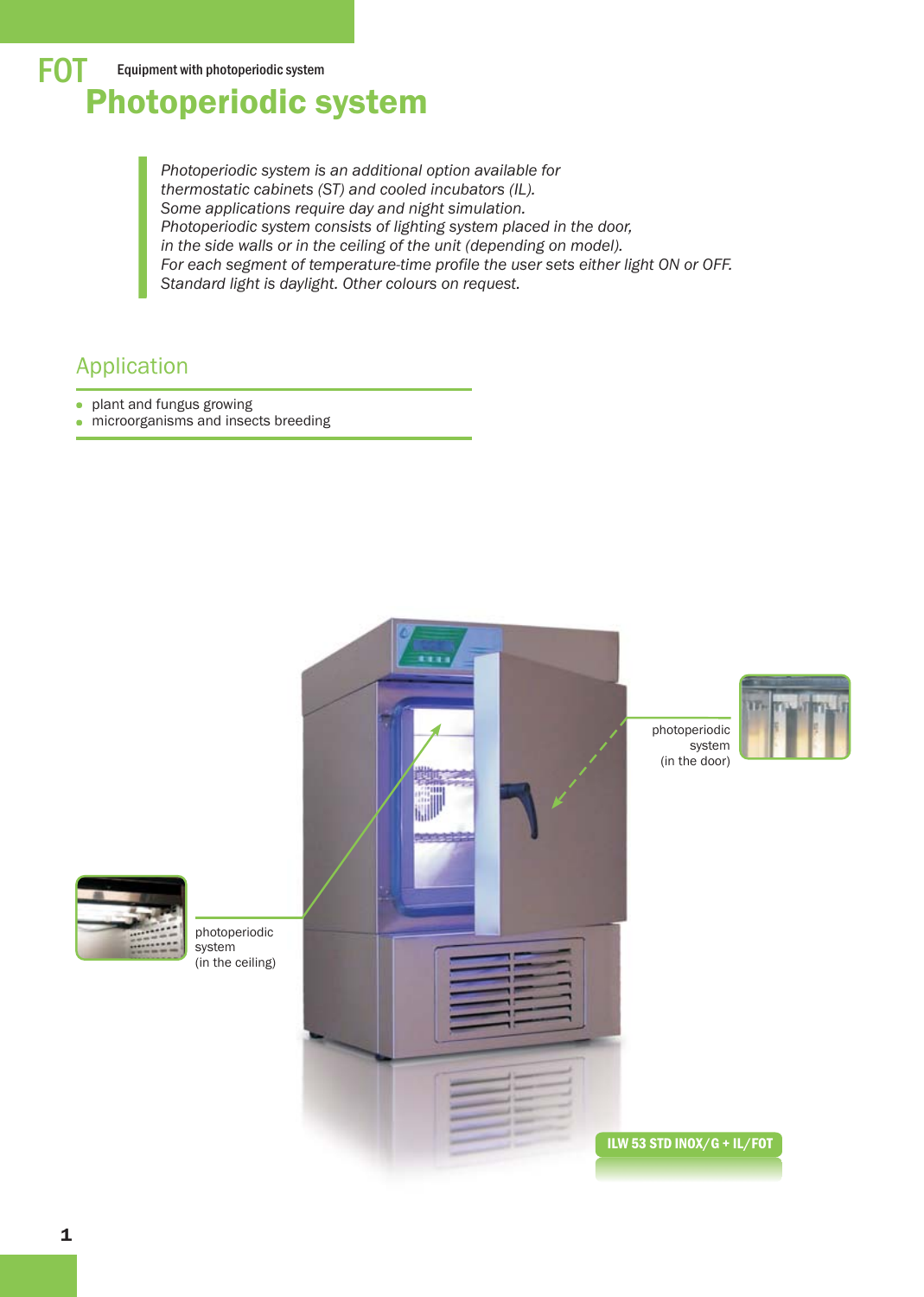## Advantages

- day and night simulation software able to control the lighting and temperature ä.
- temperature range for "night" simulation: -10 ... +70°C for IL range and +3 ... +60°C for ST range
- temperature range for "day" simulation: +5 ... +50°C for IL range and +10 ... +50°C for ST range  $\blacksquare$
- selection of light colour, intensity and place of installation  $\bullet$
- of the lighting (door, wall or shelves) depending on model
- aluminum or stainless steel interior (depending on model)  $\bullet$



### Programming the ST/IL with photoperiodic system



All POL-EKO-APARATURA products can be provided with IQ, OQ, PQ qualifications



All POL-EKO-APARATURA products can be supplied with a calibration certificate issued by an accredited Measurement Laboratory. Further information is available onour website: www.pol-eko.eu